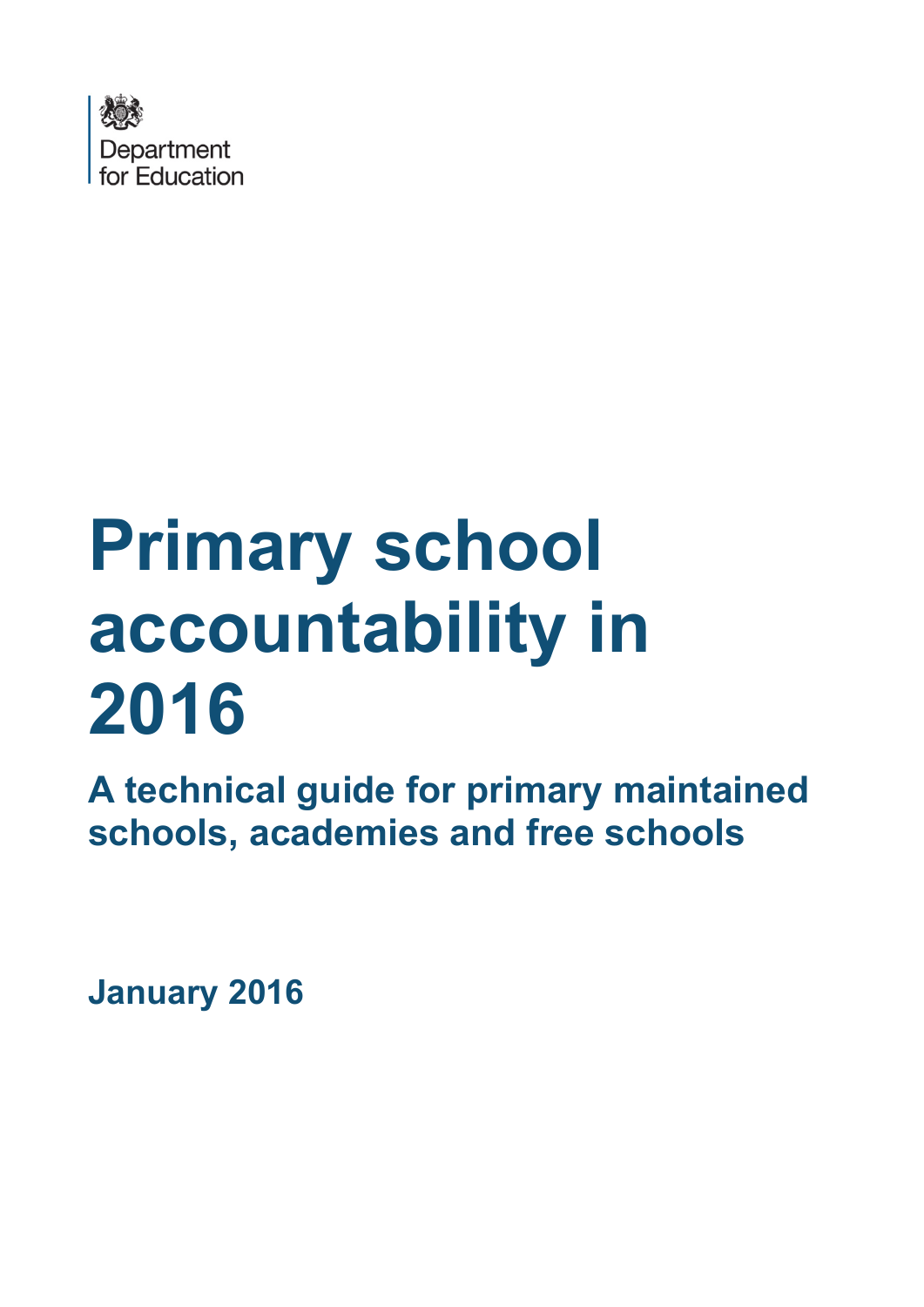# **Contents**

| Summary                                 | 3  |
|-----------------------------------------|----|
| About this guidance                     | 3  |
| Expiry or review date                   | 4  |
| Who is this guidance for?               | 4  |
| Primary school accountability measures  | 5  |
| 2016 performance tables                 | 5  |
| The 'expected progress' measure         | 6  |
| Floor standard                          | 6  |
| Calculating a school's progress scores  | 9  |
| Overview of the progress measures       | 9  |
| Interpreting a school's progress scores | 12 |
| What we publish for progress            | 12 |
| Allocating points scores                | 14 |
| Key stage 1 prior attainment groupings  | 14 |
| Key stage 2 points scores               | 15 |
| Annex A: Confidence intervals           | 18 |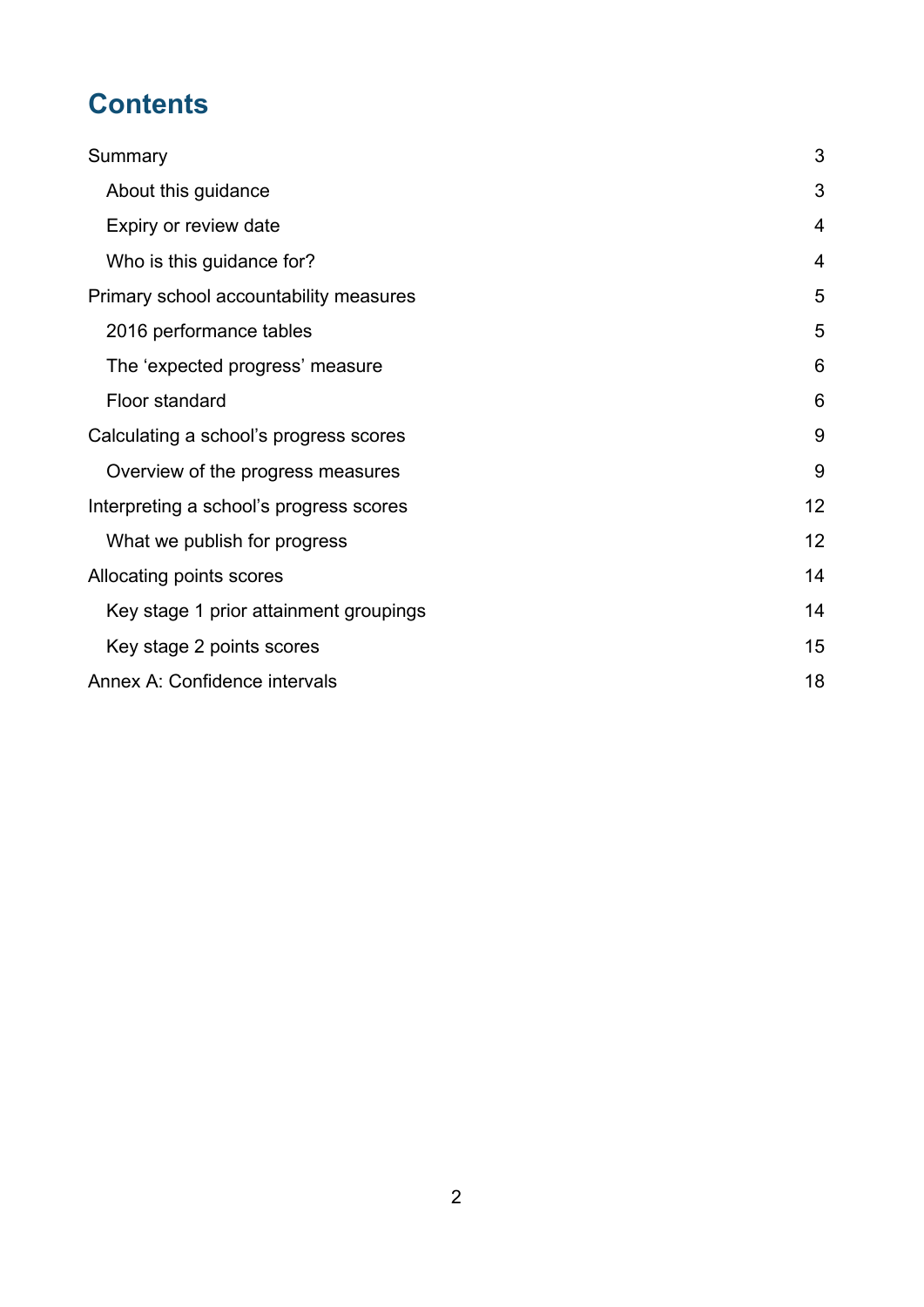# <span id="page-2-0"></span>**Summary**

 $\overline{a}$ 

# <span id="page-2-1"></span>**About this guidance**

In March 2014, we announced that a new primary school accountability system would be implemented from 20[1](#page-0-0)6<sup>1</sup>.

We are reforming primary accountability to allow better recognition of schools doing well with a challenging intake, and to challenge those that are not doing enough with a highattaining intake. We want to be able to recognise better the progress that schools make with their pupils, including low, middle and high attainers.

Reforms to primary accountability from 2016 include:

- new headline attainment and progress performance measures
- a new floor standard

We are also reforming [primary assessment](https://www.gov.uk/government/organisations/standards-and-testing-agency) in 2016. This will include a new 'expected standard' (a higher standard than in 2015), along with new national curriculum tests in English reading and mathematics, with outcomes reported as scaled scores rather than levels. There are also new interim frameworks for teacher assessment, including pre-key stage standards for pupils who have not completed the relevant programme of study.

The Department recently consulted on a new definition of schools that are 'coasting'. Subject to the passage of the Education and Adoption Bill, a coasting definition will apply for the first time following the 2016 results.

This guide explains more about the primary accountability measures for 2016 including how a school's progress scores will be calculated.

In 2016, a school's progress will be measured from key stage 1 to key stage 2. The assessments used to calculate progress in 2016 will be:

- key stage 1 results in English reading, English writing and mathematics teacher assessments, that took place in summer 2012 when the 2016 Year 6 cohort were aged 7
- key stage 2 results in English reading and mathematics tests, reported as scaled scores, and the English writing teacher assessments that will take place in summer 2016

<span id="page-2-2"></span> $<sup>1</sup>$  This means the measures will first be applied to the 2016 performance tables, which are based on results</sup> from academic year 2015/16, and will be published in December 2016.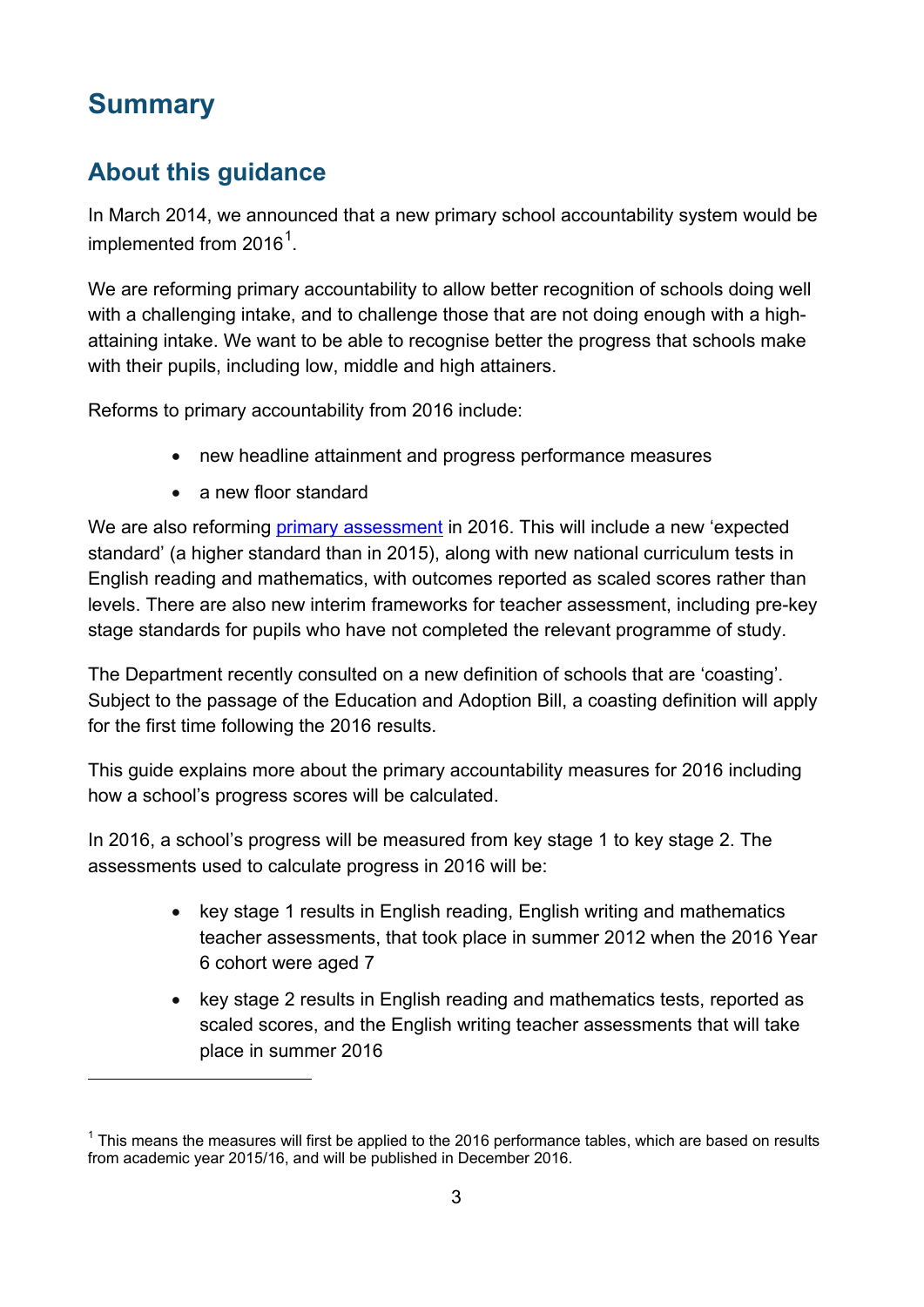## <span id="page-3-0"></span>**Expiry or review date**

This guide will next be reviewed before January 2017, in relation to primary accountability for 2017.

# <span id="page-3-1"></span>**Who is this guidance for?**

This guide is for:

- school leaders, school staff and governing bodies in all primary schools, including maintained schools, academies, free schools and special schools
- local authorities
- multi-academy trusts (MATs)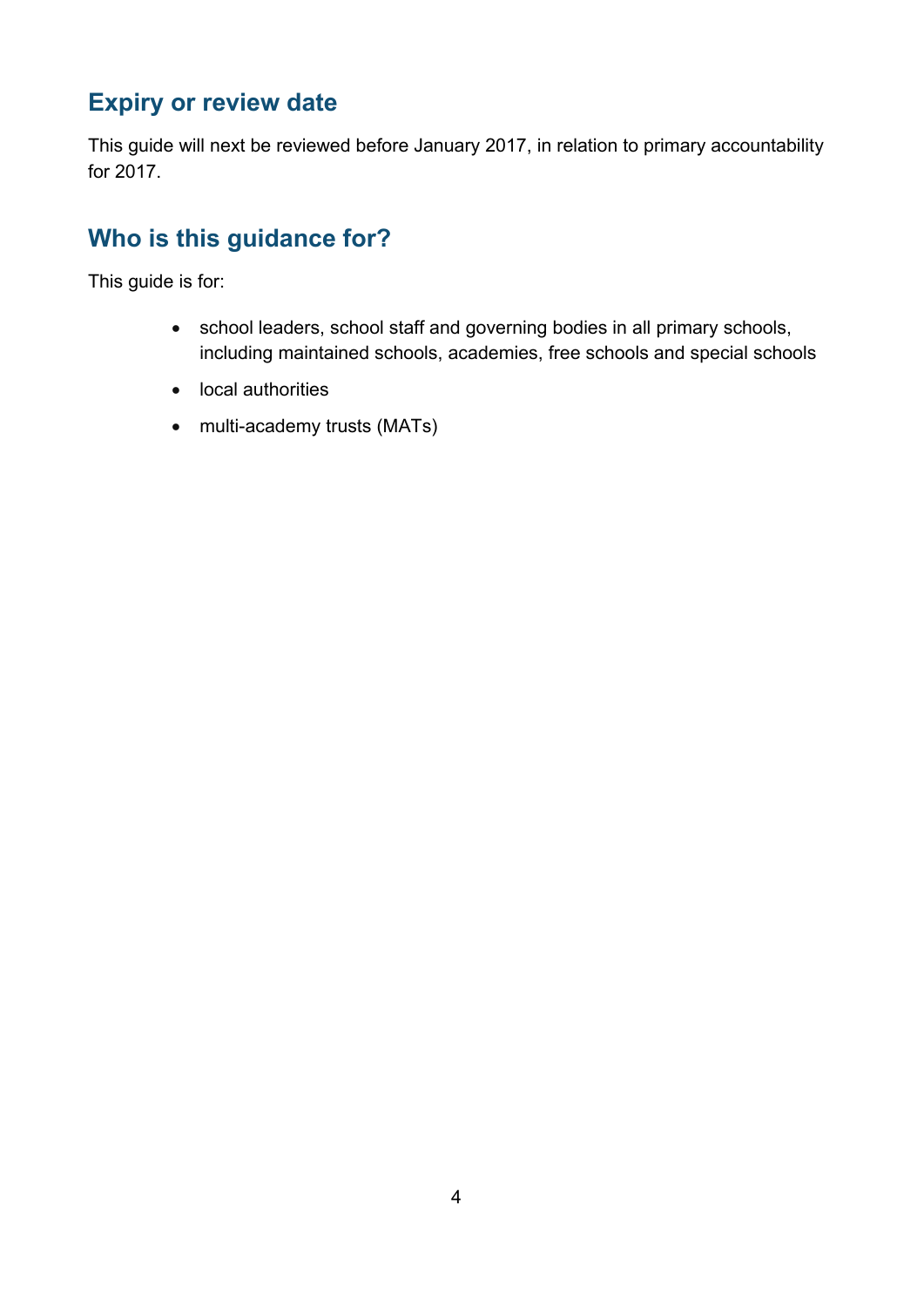# <span id="page-4-0"></span>**Primary school accountability measures**

From 2016, there will continue to be a range of forms of accountability in place for primary schools; including published data, floor standards and school inspection.

## <span id="page-4-1"></span>**2016 performance tables**

The headline measures, which will appear in the performance tables, will include attainment and progress measures. These will be:

- the percentage of pupils achieving the 'expected standard' in English reading, English writing and mathematics at the end of key stage 2
- the pupils' average scaled score:
	- in English reading at the end of key stage 2
	- in mathematics at the end of key stage 2
- the percentage of pupils who achieve at a high standard in English reading, English writing and mathematics
- the pupils' average progress:
	- in English reading
	- in English writing
	- **in mathematics**

The percentage of pupils achieving the expected standard is a combined measure across the three subjects. To be counted towards the measure, a pupil must have a scaled score of 100 or more in reading **and** a scaled score of 100 or more in mathematics; **and**  have been teacher assessed in writing as 'working at the expected standard' or 'working at greater depth in the expected standard'.

The percentage of pupils achieving at a higher standard is also a combined measure across the three subjects. To be counted towards the measure, a pupil must have a high scaled score in reading **and** a high scaled score in mathematics; **and** have been teacher assessed in writing as 'working at a greater depth'. We will confirm what constitutes achieving a high scaled score in mathematics and English reading, after the new key stage 2 tests have been sat in summer 2016.

In addition to the headline measures described above, the performance tables will continue to include a range of additional measures, which cover attainment and progress in individual subjects and for various pupil groups. Further details about what will be included in the performance tables are in the Statement of Intent, published on the  $\overline{DfE}$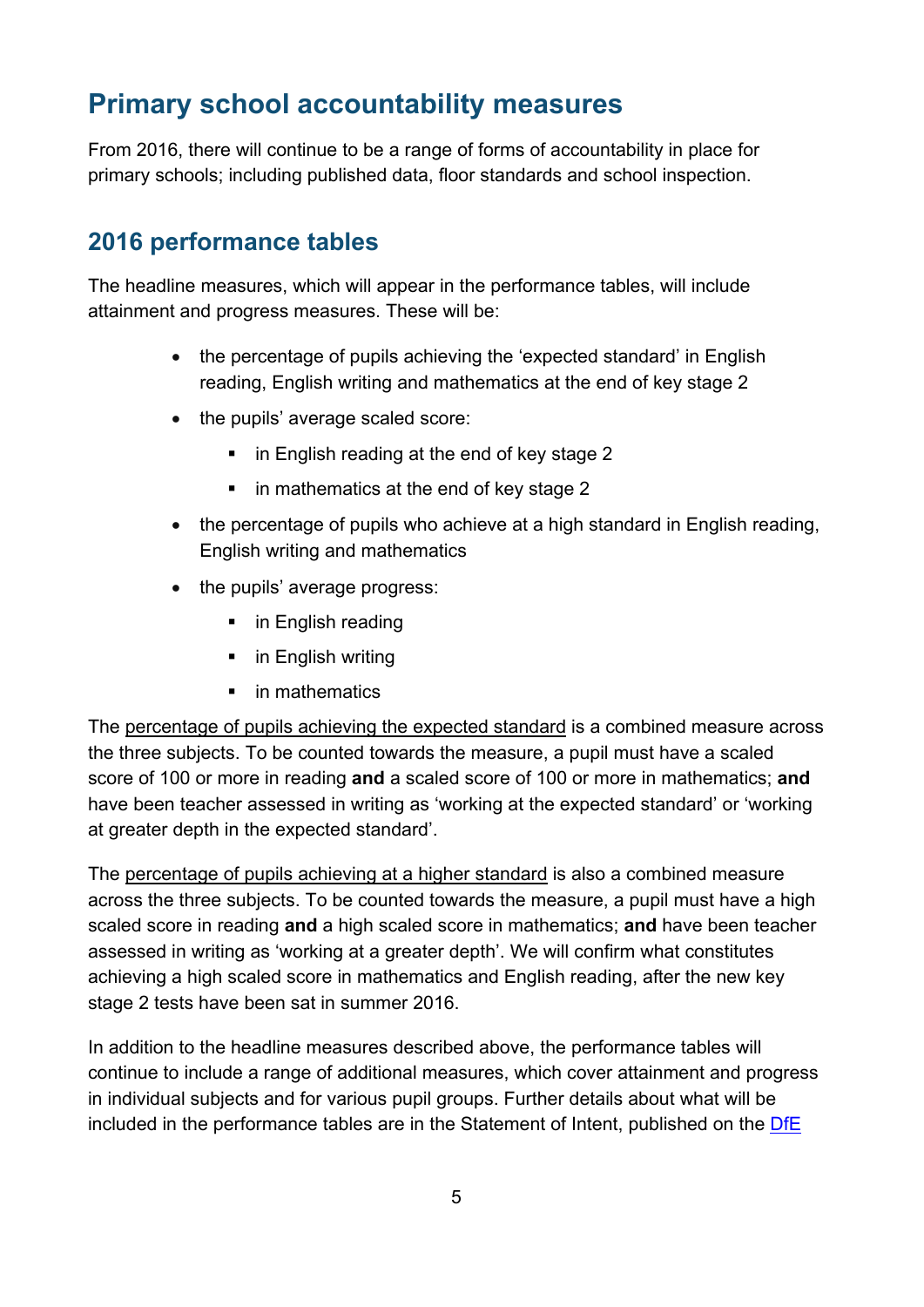[schools performance tables website.](http://www.education.gov.uk/schools/performance) This will be updated for 2016, during the summer term.

# <span id="page-5-0"></span>**The 'expected progress' measure**

The system of national curriculum levels is no longer used by the Government to report end of key stage assessment. The current 'expected progress' measure, based on pupils making at least 2 levels of progress between key stage 1 and key stage 2, will no longer be produced. It will not appear in the performance tables in 2016.

This measure will be replaced by a value-added measure. There will be no 'target' for the amount of progress an individual pupil is expected to make. Any amount of progress a pupil makes will contribute towards the school's progress score.

# <span id="page-5-1"></span>**Floor standard**

The floor standard is the minimum standard for pupil attainment and / or progress that the Government expects schools to meet.

In 2016, a school will be above the floor if:

- at least 65% of pupils meet the expected standard in English reading, English writing and mathematics or
- the school achieves sufficient progress scores in all of English reading and English writing and mathematics

To be above the floor, the school needs to meet either the attainment **or** all of the progress element.

The attainment element is a combined measure. This means an individual pupil needs to meet the 'expected standard' in English reading, English writing and mathematics, in order to be counted towards the attainment element.

To meet the progress element a school needs to have sufficient progress scores in English reading, and English writing, and mathematics. There is no measure of 'sufficient progress' for individual pupils.

Examples of schools above and below the floor are detailed below.

• School A - 70% of pupils meet the 'expected standard'. School A is above the floor.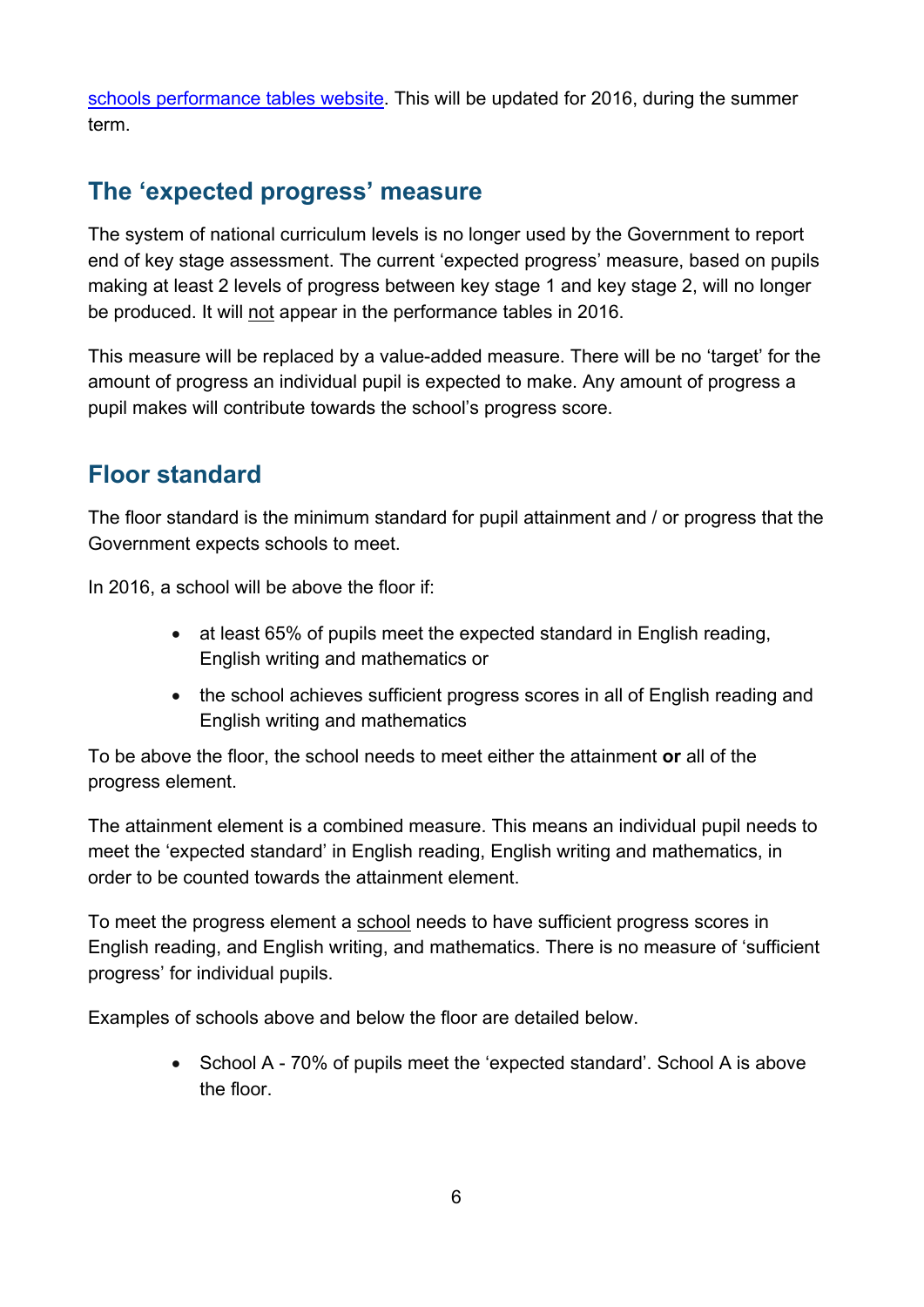- School B 61% of pupils meet the 'expected standard', but the school has sufficient progress scores in English reading and English writing and mathematics. School B is above the floor.
- School C 61% of pupils meet the 'expected standard' and the school has sufficient progress scores in English reading and English writing, but not in mathematics. School C is below the floor.

As this is the first year of new accountability measures and new tests, we need to wait until tests have been taken so we know how pupils have done and we can consequently set minimum expectations for a school's progress scores.

This means that we will announce what progress scores a school needs in each subject, in order to meet the progress element of the floor standard, after the tests have been taken in summer 2016. In future years, we will be able to say what the minimum requirement will be in advance of assessments taking place.

## **School types and particular circumstances**

As in previous years, there will be some types of schools and particular circumstances in which the 2016 floor standards will not apply.

The 2016 floor standards will not apply to infant schools, special schools, independent schools, pupil referral units, alternative provision or hospital schools.

Schools will also be excluded from the 2016 floor standards where:

- there are fewer than 11 eligible pupils in their Year 6 cohort or
- fewer than 50% of pupils have key stage 1 assessments that can be used to establish which prior attainment grouping the pupil should be allocated to

Closed schools, including those which close during 2015 to 2016 and reopen as a sponsored academy $^2$  $^2$ , are also excluded from the 2016 floor standards. This means that a school that becomes a sponsored academy during 2015 to 2016 is not subject to the floor standard, until it has been open as the new school for at least one full academic year.

## **Coasting schools definition**

 $\overline{a}$ 

Subject to the passage of the Education and Adoption Bill (2016), the Department plans to identify schools as 'coasting' where data shows that over a three-year period, the

<span id="page-6-0"></span> $2$  Schools which have become converter academies during the 2015 to 2016 academic year are treated as continuing schools and are included in the floor standard calculations.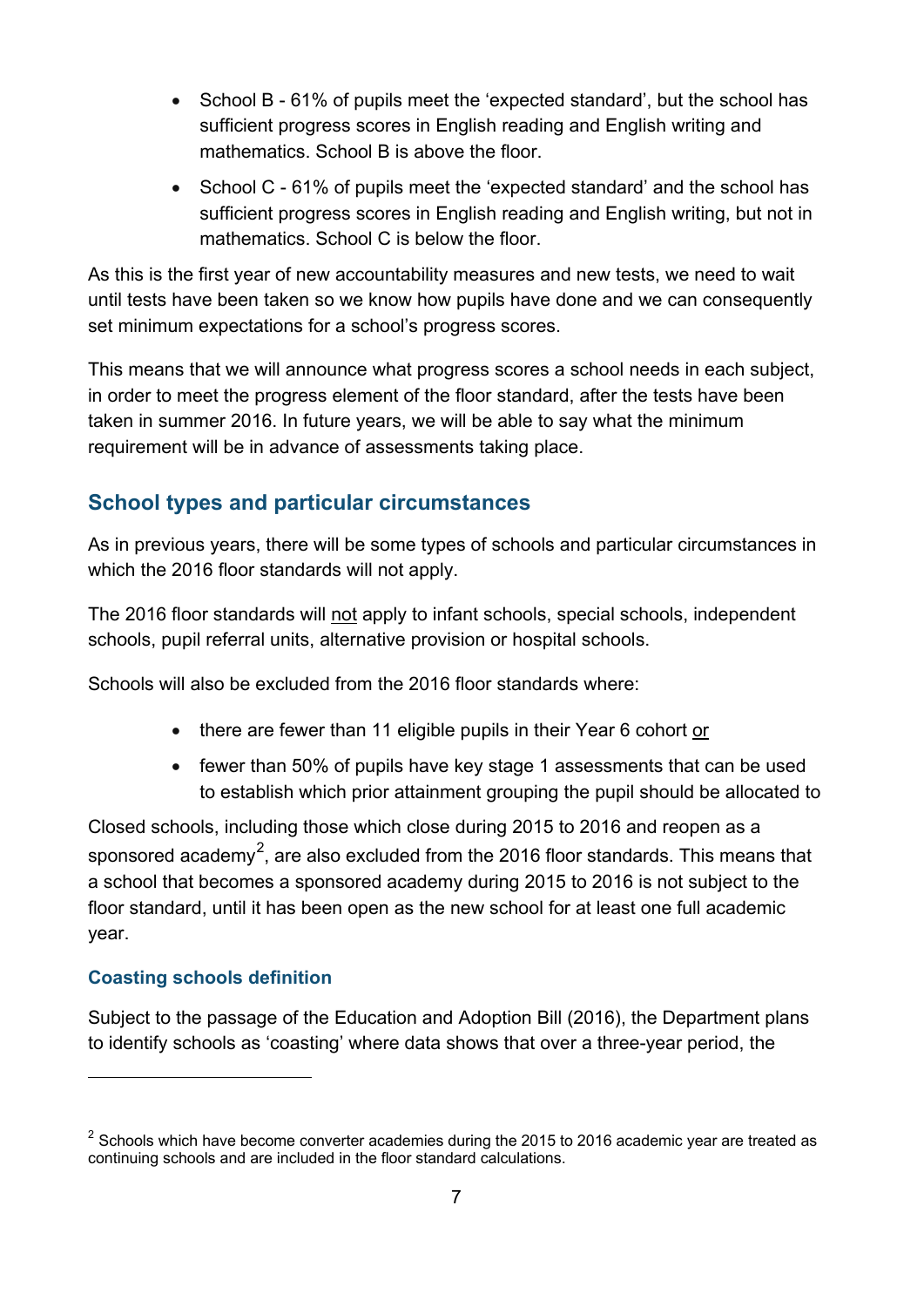school is failing to ensure that pupils reach their potential. A school will only be defined as 'coasting' if performance data falls below the 'coasting' bar in all three previous years.

The Department recently consulted on a proposed definition of coasting schools, which is based on the same performance measures that underpin the floor standard, including the new progress measure for 2016.

For further information, see the [consultation documents.](http://www.gov.uk/government/consultations/intervening-in-failing-underperforming-and-coasting-schools)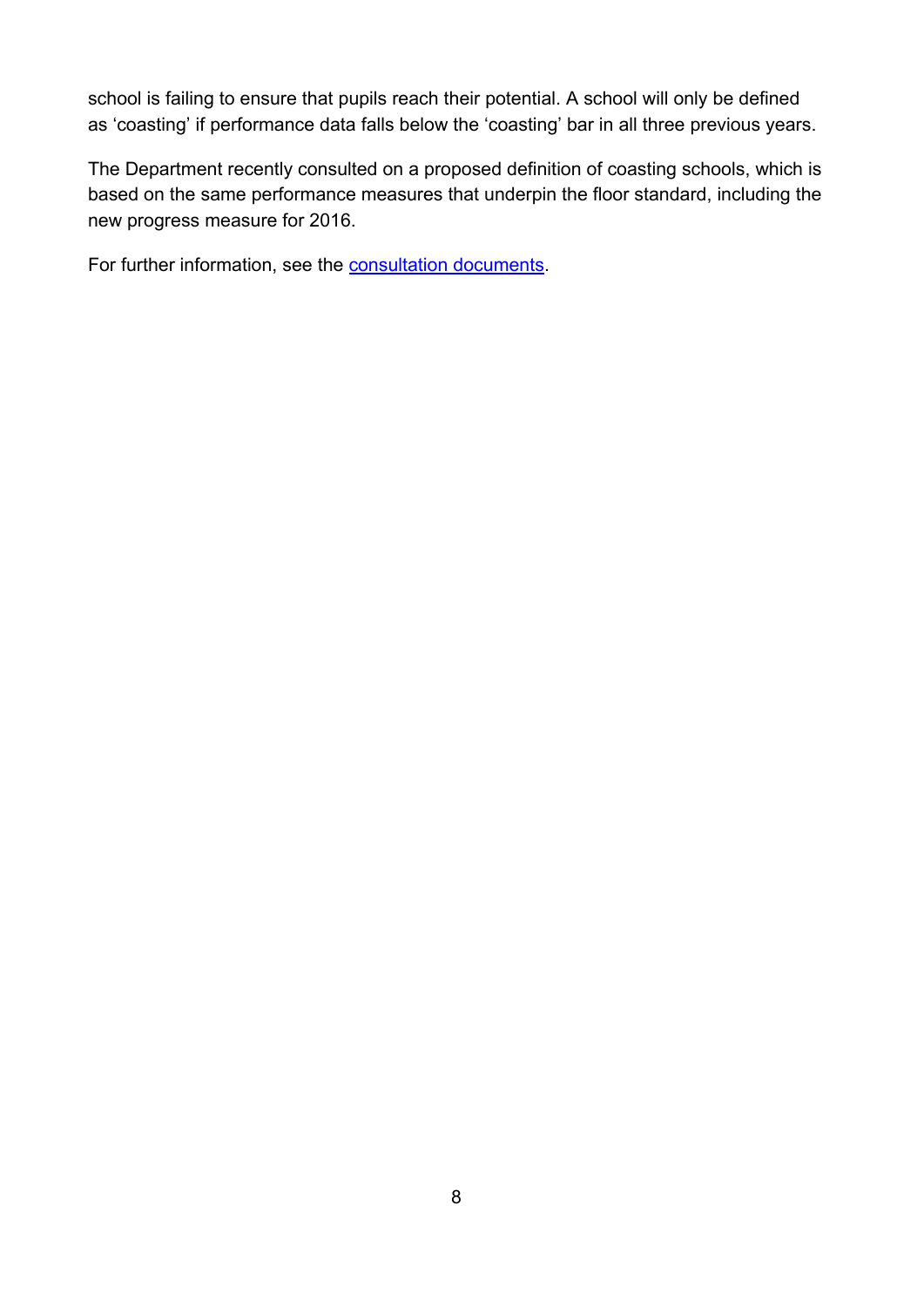# <span id="page-8-0"></span>**Calculating a school's progress scores**

## <span id="page-8-1"></span>**Overview of the progress measures**

The new progress measures aim to capture the progress that pupils make from the end of key stage 1 to the end of primary school. They are a type of value added measure, which means that pupils' results are compared to the actual achievements of other pupils nationally with similar prior attainment.

This type of progress measure rewards schools for making progress with all of their pupils, whether they are low, middle or high attainers. Any increase in attainment achieved by each pupil will be reflected in the school's progress scores.

This new measure is a school-level accountability measure. Progress will be calculated for individual pupils solely in order to calculate the school's overall progress scores. There will be no need for schools to share individual pupil progress scores with their pupils or parents.

Schools should continue to focus on improving the attainment of all their pupils and report on their attainment and progress to parents, as specified in the Assessment and Reporting Arrangements for [key stage 1](https://www.gov.uk/guidance/2016-key-stage-1-assessment-and-reporting-arrangements-ara) and [key stage 2.](https://www.gov.uk/guidance/2016-key-stage-2-assessment-and-reporting-arrangements-ara) For more information, including on assessment without levels, see the [Standard and Testing Agency's](https://www.gov.uk/government/organisations/standards-and-testing-agency) pages on GOV.UK.

A school's progress scores in English reading, English writing and mathematics will be calculated as the average of its pupils' progress scores. These scores will give an indication of whether, as a group, pupils in the school made above or below average progress in a subject compared with pupils with similar starting points in other schools.

The school level scores will be used to judge whether a school has met the progress element of the floor standard. Further detail is on page 6.

## **Calculating an individual pupil's progress scores**

Progress scores will be calculated for individual pupils for the sole purpose of constructing a school progress score. Pupil scores are calculated separately for English reading, English writing and mathematics.

The first step is to assign pupils into groups with other pupils nationally, who had similar starting points (key stage 1 achievement, see page 14).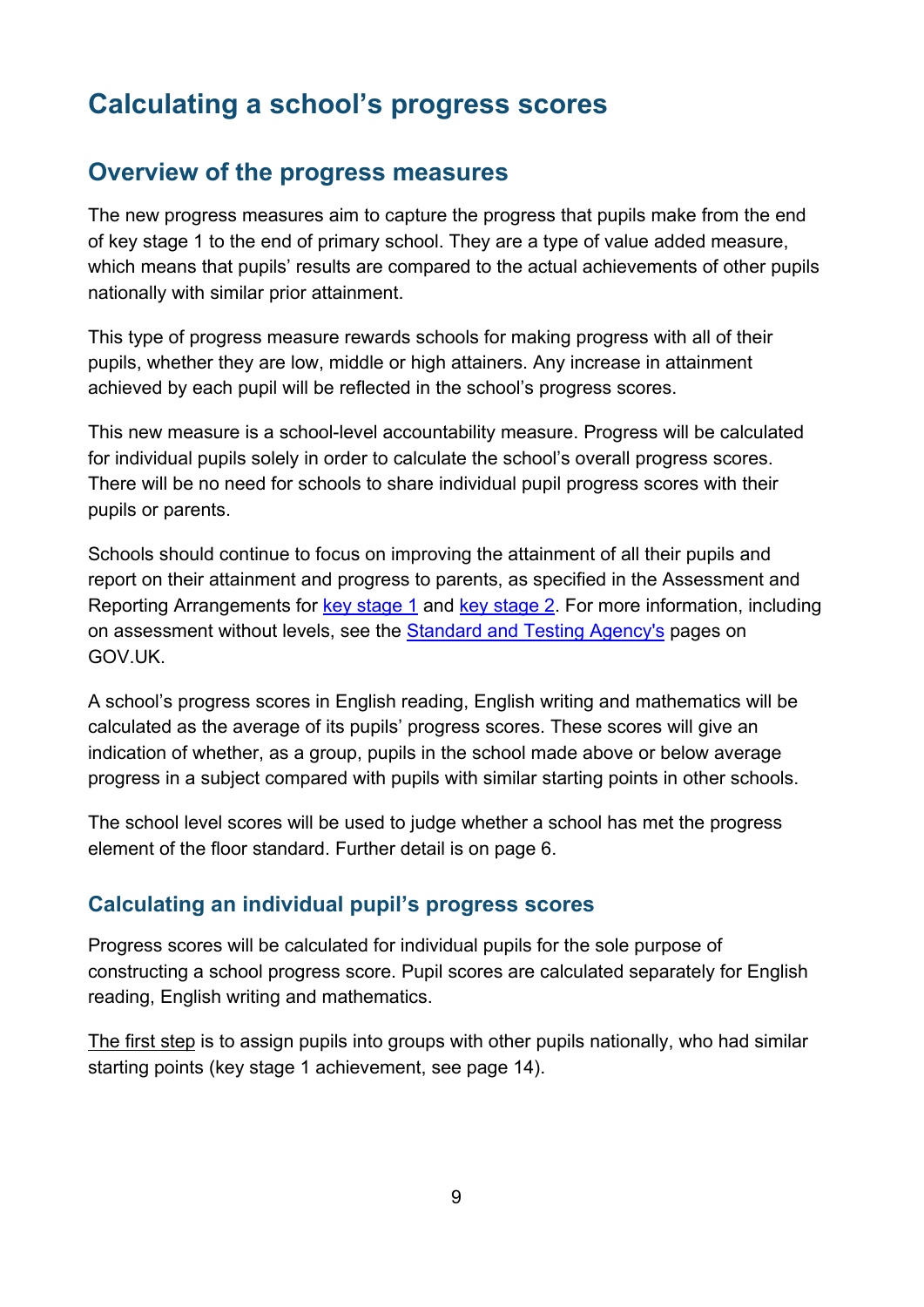The second step is to work out the average key stage 2 score for each prior attainment group. This is worked out as the mean average of the actual key stage 2 scores of all the pupils in the prior attainment group.

Finally, a pupil's progress score is calculated. This is by working out the difference between their actual key stage 2 outcome and the average key stage 2 outcome for the other pupils nationally, who are in the same prior attainment group.

| For example:                                                                                                                                                                     |                          |  |
|----------------------------------------------------------------------------------------------------------------------------------------------------------------------------------|--------------------------|--|
| James has an average key stage 1 score of 17                                                                                                                                     |                          |  |
| His result in the key stage 2 mathematics test is a scaled score<br>of 120                                                                                                       |                          |  |
| The national average scaled score in mathematics for pupils with<br>an average key stage 1 score of 17 is 117                                                                    |                          |  |
| James, therefore, has a mathematics progress score of +3                                                                                                                         |                          |  |
| James' actual<br>James'<br>average key stage 2 score in maths<br>of all pupils with an average KS1<br>estimated KS2<br><b>KS2 maths</b><br>score of 17.0<br>maths score<br>score | James'<br>progress score |  |
| 117<br>120                                                                                                                                                                       | 3                        |  |
| $\bullet$<br>$\bullet$<br>$\bullet$<br>$\bullet$                                                                                                                                 |                          |  |

In this example, James has met the 'expected standard' (a scaled score of 100 or more). He has done better than other pupils with the same key stage 1 attainment and, therefore, has a positive progress score. This will not necessarily be the case for all pupils.

Some pupils will meet the 'expected standard', but will make less progress compared to other pupils in their prior attainment group.

Other pupils will fail to meet the 'expected standard', but will make more progress than the other pupils in their prior attainment group.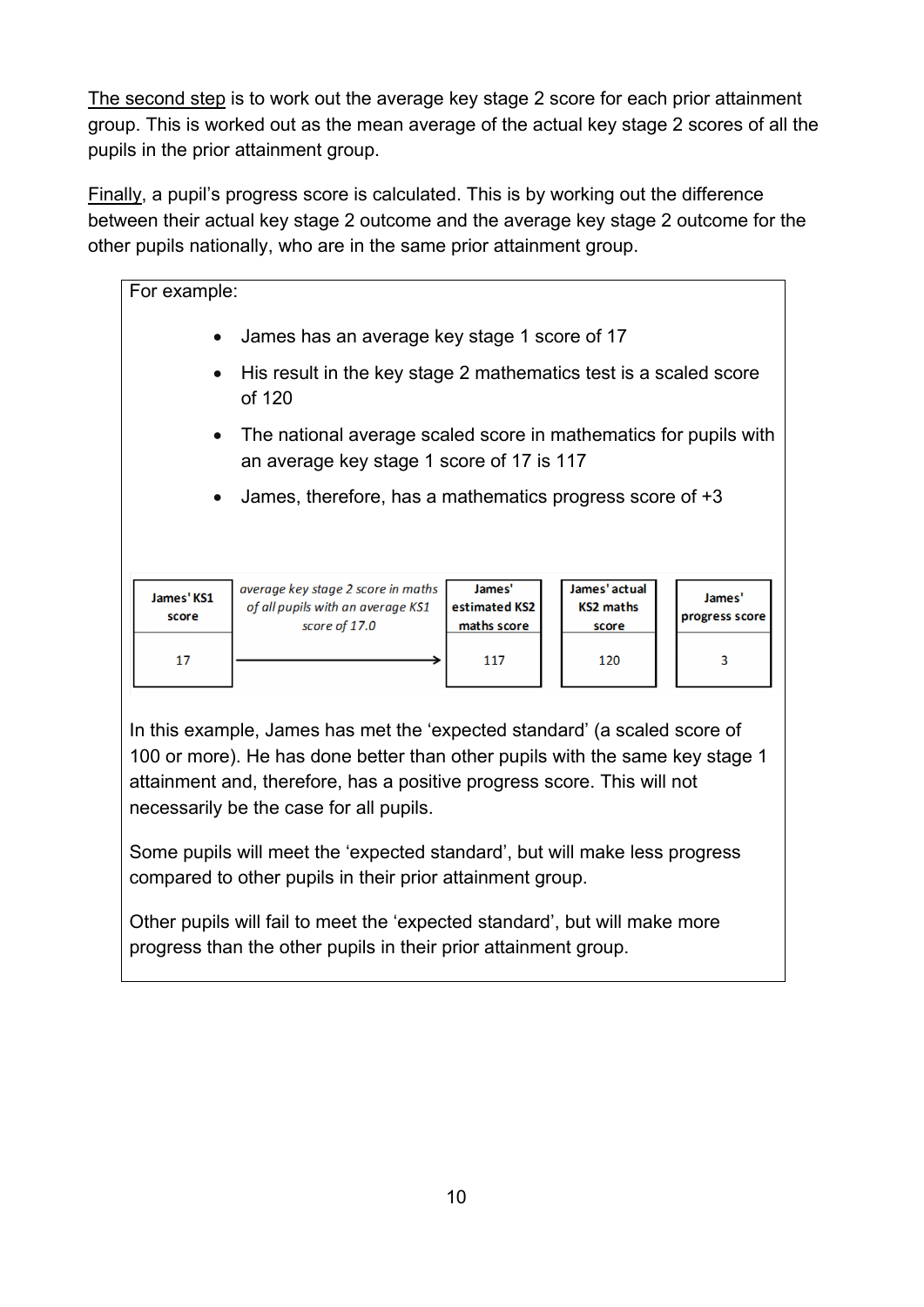## **Calculating a school's progress scores**

A school's progress score, for a subject, is the mean average of its pupils' progress scores in that subject.

#### For example,

 $\overline{a}$ 

James is one of 60 pupils in his school's key stage 2 cohort. These pupils have mathematics progress scores as follows:

| Pupil#         | <b>Pupil name</b> | <b>Mathematics Progress</b><br>score |
|----------------|-------------------|--------------------------------------|
|                | James             | $+3$                                 |
| $\overline{2}$ | Chloe             | $+1$                                 |
| $\cdots$       |                   |                                      |
| 59             | Harry             | -4                                   |
| 60             | Ebony             | -1                                   |
|                | <b>Sum</b>        | $+132$                               |

The school's mathematics progress score will be 132 / 60 = **+2.2**

This process is then repeated for each subject.

Schools are then allocated three progress scores:

- one for English reading
- one for English writing<sup>[3](#page-6-0)</sup>
- one for mathematics

<span id="page-10-0"></span> $3$  See page 15 for an explanation of how we intend to calculate writing progress scores.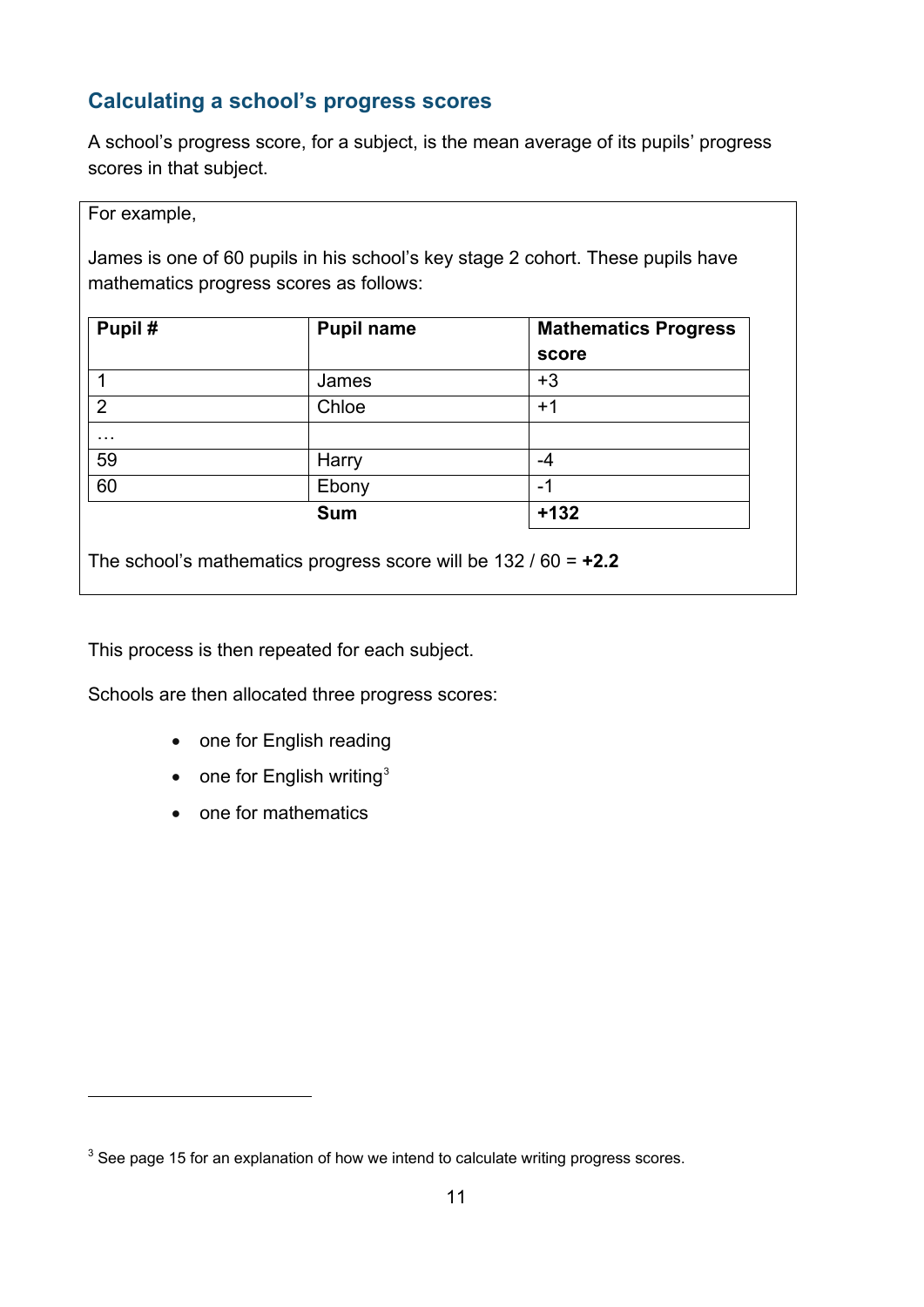# <span id="page-11-0"></span>**Interpreting a school's progress scores**

Individual pupil level progress scores are calculated by a comparison to other pupils nationally. For all pupils nationally, the average progress score will be zero.

A school's progress scores for English reading, English writing and mathematics are calculated as its pupils' average progress scores. This means that school level progress scores will be presented as positive and negative numbers either side of zero.

- A score of 0 means pupils in this school, on average, do about as well at key stage 2 as those with similar prior attainment nationally.
- A positive score means pupils in this school on average do better at key stage 2 than those with similar prior attainment nationally.
- A negative score means pupils in this school on average do worse at key stage 2 than those with similar prior attainment nationally. A negative score will not necessarily mean a school is below the floor.

For example, a school with a mathematics progress score of +3 would mean that, on average, pupils in this school achieved 3 scaled score points higher in the key stage 2 mathematics test than other pupils with similar prior attainment nationally.

A negative reading score does not mean that pupils did not make any progress between key stages 1 and 2. A negative score means that they made less progress than other pupils nationally with similar prior attainment.

## <span id="page-11-1"></span>**What we publish for progress**

Each school will have three published progress scores:

- average progress in English reading
- average progress in English writing
- average progress in mathematics

Pupil level progress scores will be made available to schools through RAISE online in the autumn term.

## **Progress sufficient to be above the floor standard**

After the first set of tests and assessments have taken place in summer 2016, we will confirm what progress scores a school needs to achieve in English reading, English writing and mathematics in order to be above the progress element of the floor standard.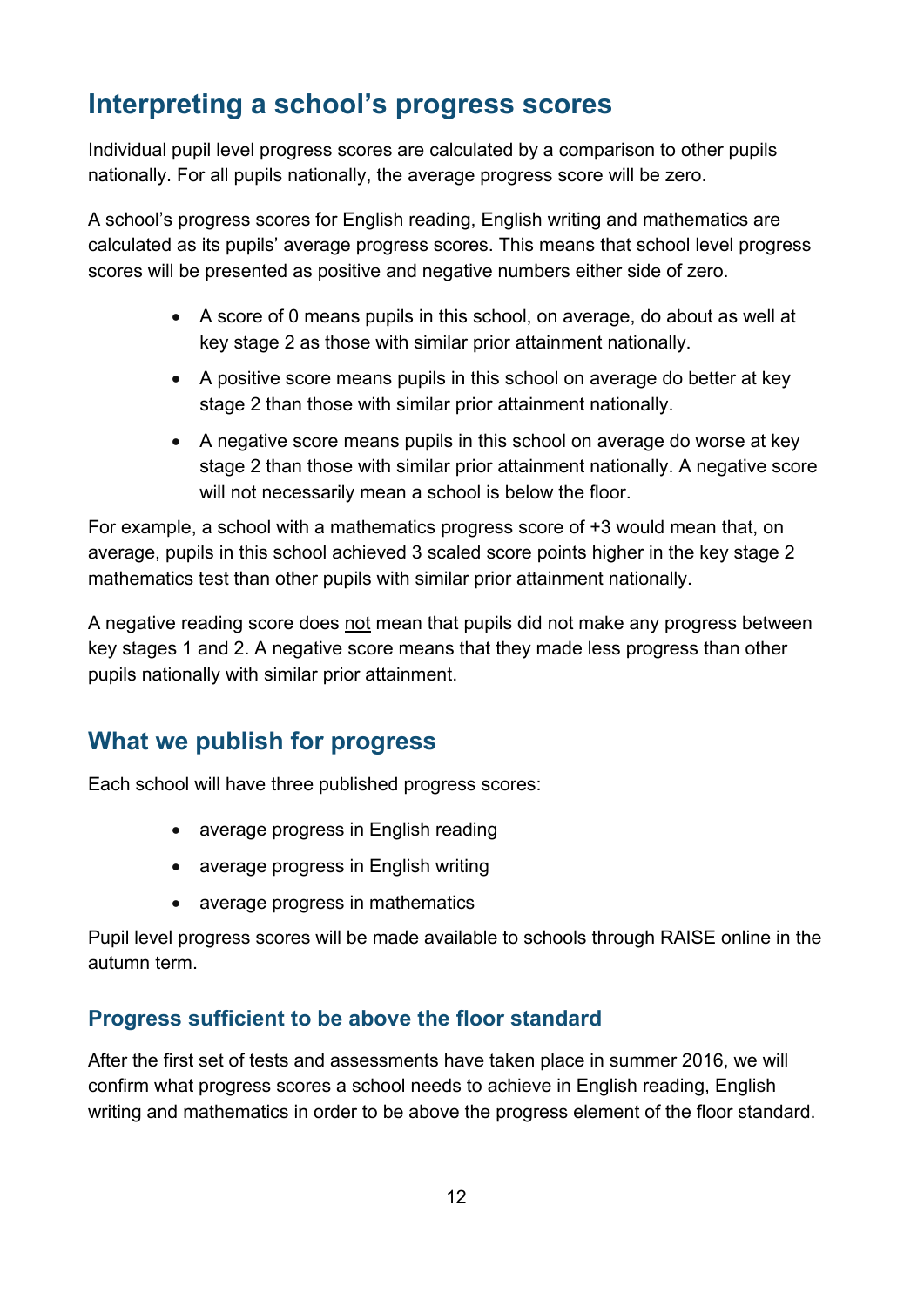The floor standard identifies the minimum level of acceptable school performance, not average performance. This means that the progress scores that a school needs in each subject to meet the progress element of the floor standard will be a negative number.

The floor standard for secondary schools, for example, is set at a school having a Progress 8 score of less than -0.5. This means that, on average, pupils gain half a GCSE grade less than those with similar prior attainment<sup>[4](#page-10-0)</sup>.

## **Confidence intervals**

 $\overline{a}$ 

School scores should be interpreted alongside their associated confidence intervals.

If the lower bound of the school's confidence interval is greater than zero it can be interpreted as meaning that the school has achieved greater than average progress compared to pupils with similar starting points nationally. Similarly, if the upper bound is below zero, then the school has made less than average progress. Where a confidence interval overlaps zero, this means that the school's progress score is not significantly different from the national average.

The results of schools with small cohorts tend to have wider confidence intervals. This reflects the fact that performance of a small number of pupils taking key stage 2 tests can have a disproportionate effect on the school's overall results. Both the progress score and the confidence interval for a school should be taken into account when comparing with other schools or pupil groups.

Confidence intervals will be taken into account when determining whether a school is below the floor standard. Further information is available in annex A.

 $4$  A secondary school is below the floor standard if they have a Progress 8 score of less than-0.5 and the upper band of the 95% confidence interval is below zero.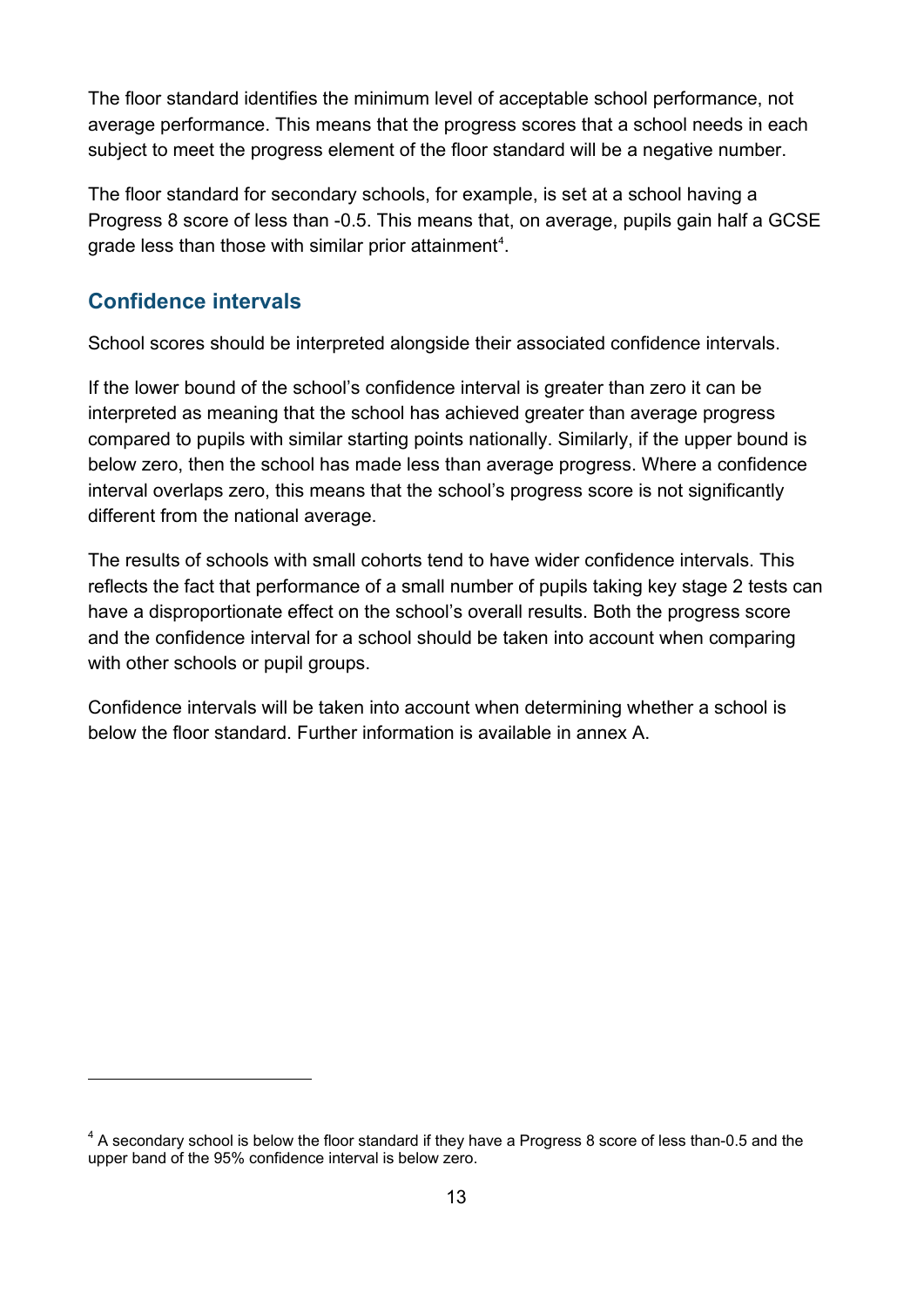# <span id="page-13-0"></span>**Allocating points scores**

# <span id="page-13-1"></span>**Key stage 1 prior attainment groupings**

To calculate progress scores, pupils will be allocated into prior attainment groupings with all other pupils nationally with similar key stage 1 attainment.

In 2016, pupils' prior attainment will be based on their teacher assessments at the end of key stage 1. These teacher assessments took place in 2012 and were reported in levels.

Individual key stage 1 subject teacher assessments will be converted into points. We will use the same point score equivalents as those used to calculate prior attainment in the current performance tables.

| Key stage 1 point scores for all subjects    |                        |  |
|----------------------------------------------|------------------------|--|
| National curriculum teacher assessment level | Point score equivalent |  |
| Level 4                                      | 27                     |  |
| Level 3                                      | 21                     |  |
| Level 2A                                     | 17                     |  |
| Level 2B or undifferentiated Level 2         | 15                     |  |
| Level 2C                                     | 13                     |  |
| Level 1                                      | 9                      |  |
| W - Working towards Level 1                  |                        |  |
| $M -$ Missing                                | Disregard              |  |
| $D$ – Disapplied                             | Disregard              |  |
| $A - Absent$                                 | Disregard              |  |

A pupil's key stage 1 point scores for English reading, English writing and mathematics will then be combined to give them a key stage 1 average point score (APS).

The average point score will be weighted 50:50 for English and mathematics, as this provides a strong correlation to key stage 2 results in all three subjects - reading, writing and mathematics.

This is done by working out an average score for English (reading and writing) and giving this equal weight alongside mathematics.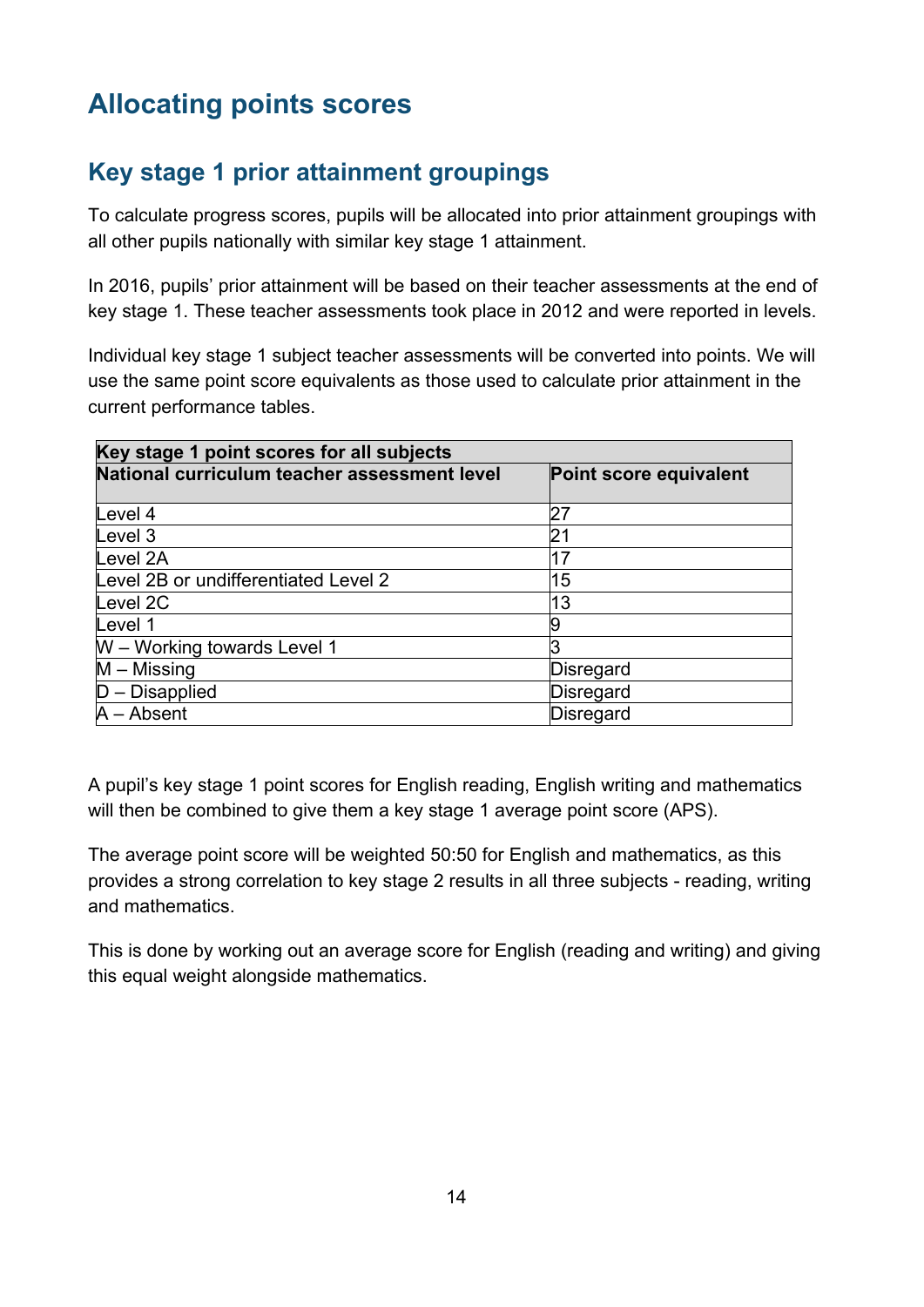#### For example,

James' key stage 1 assessment results were Level 3, Level 2A and Level 2B in English reading, English writing and mathematics respectively.



Pupils stay in the same prior attainment group, which is based on their average point score at key stage 1, when we calculate their separate progress scores in English reading, English writing and mathematics.

## <span id="page-14-0"></span>**Key stage 2 points scores**

#### **English reading and mathematics tests**

For English reading and mathematics, key stage 2 test results will be reported as scaled scores, with 100 as the 'expected standard'. The scaled scores for each subject will be used as the pupil's key stage 2 outcome in the progress score calculation.

#### **English writing teacher assessment**

In 2016, key stage 2 English writing results will be reported as teacher assessments. Most pupils will be assessed against the interim framework for teacher assessment, which puts pupils into one of three categories.

Pupils will be allocated nominal points, based on their key stage 2 writing teacher assessment, which will be used in the progress calculation. This is done only in order to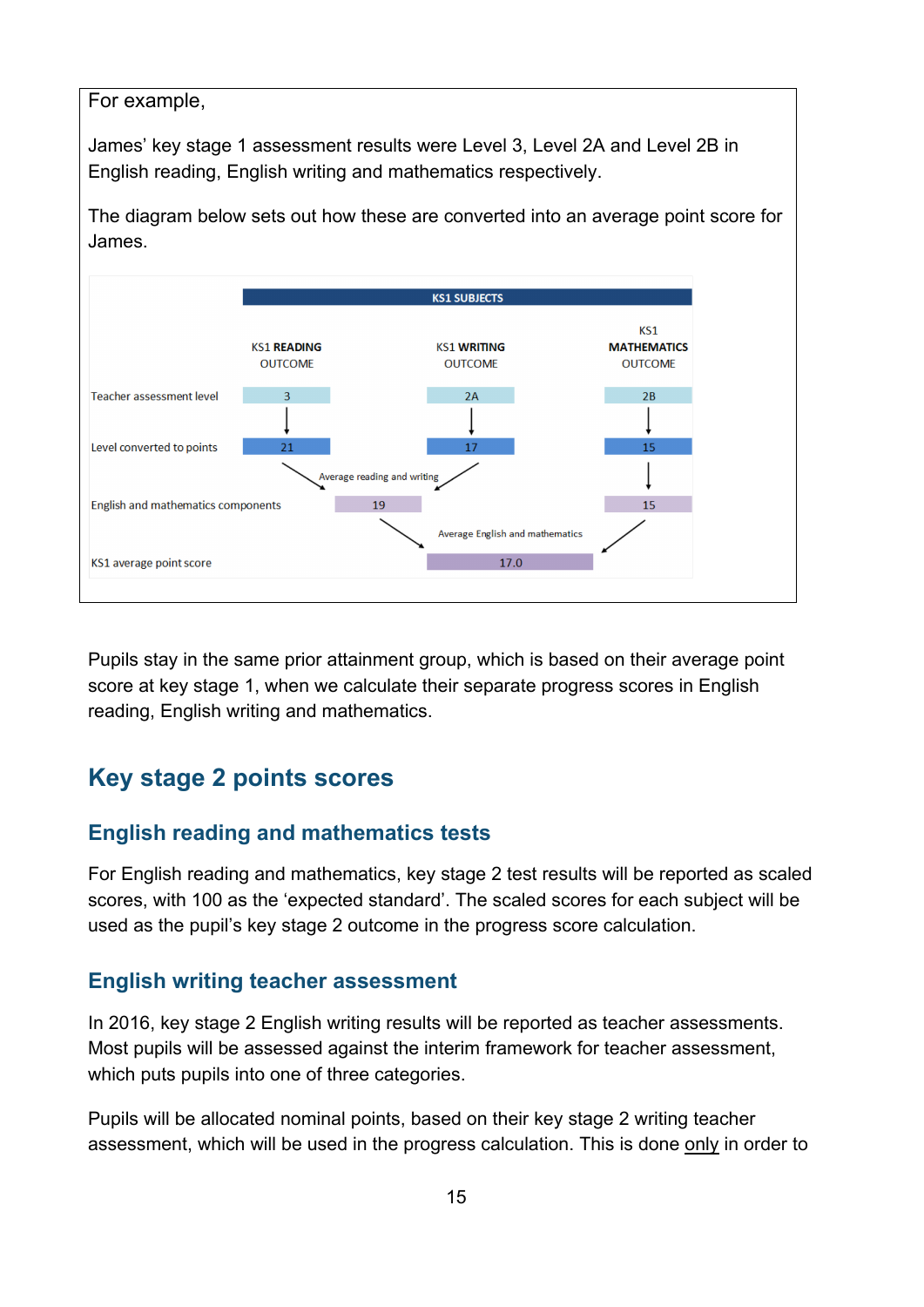calculate a school's progress scores. Pupils will still receive their teacher assessment as their key stage 2 outcome and no pupil will receive our nominal point score as their key stage 2 outcome. We will confirm the exact numbers that will be assigned to teacher assessment categories after the first set of assessments have been completed in the 2016 summer term.

## **Pupils below the standard of the test or assessment**

There will be a small percentage of the key stage 2 pupil population who will not have completed the relevant key stage 2 programme of study when they are aged 11. As a result, these pupils will be working below the standard of both the national curriculum tests and the interim teacher assessment framework for the particular subject. In 2016, these pupils will be assessed against the interim pre-key stage standards in English reading, English writing and mathematics at key stage 2 as recommended by the [Rochford Review.](https://www.gov.uk/government/publications/rochford-review-interim-recommendations)

It is important that schools are held to account and given recognition for the progress made by all of their pupils. We intend to reflect the progress made by pupils who are below the standard of the test, or assessment at key stage 2, within the new headline progress measures. We will confirm our exact approach to recognising the progress of these pupils after the first set of assessments have been completed.

## **Pupils in particular circumstances**

Schools will continue to be able to request that a pupil's results be omitted from performance measures, both in terms of attainment and progress measures, through the annual performance tables data checking exercise, in certain circumstances.

There are also a number of circumstances where a pupil's results would not be included in the progress measures, but would be included in the attainment measure as 'not meeting' the expected standard.

These include:

- pupils who are working at the standard of the tests, but who have no test data in reading or mathematics, e.g. due to absences
- pupils who are working at the standard of the test and are entered into the test, but gain too few marks to be allocated a scaled score

Where pupils have moved schools between key stage 1 and key stage 2, we will retrieve their key stage 1 data and include them in the progress calculation for their current school.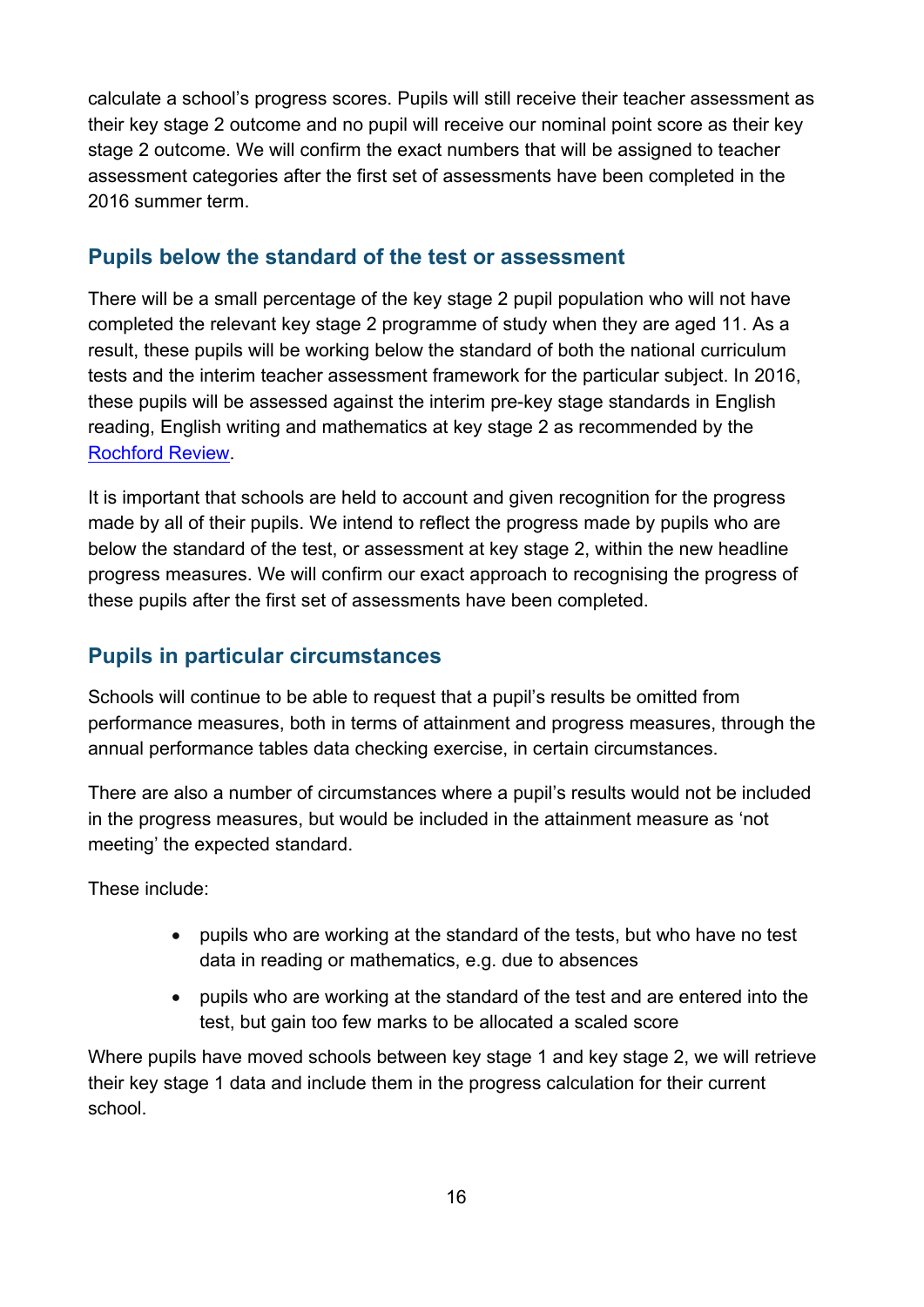Where pupils have no key stage 1 data, their results will not be included in the school's progress measures, but will be included in the attainment measures.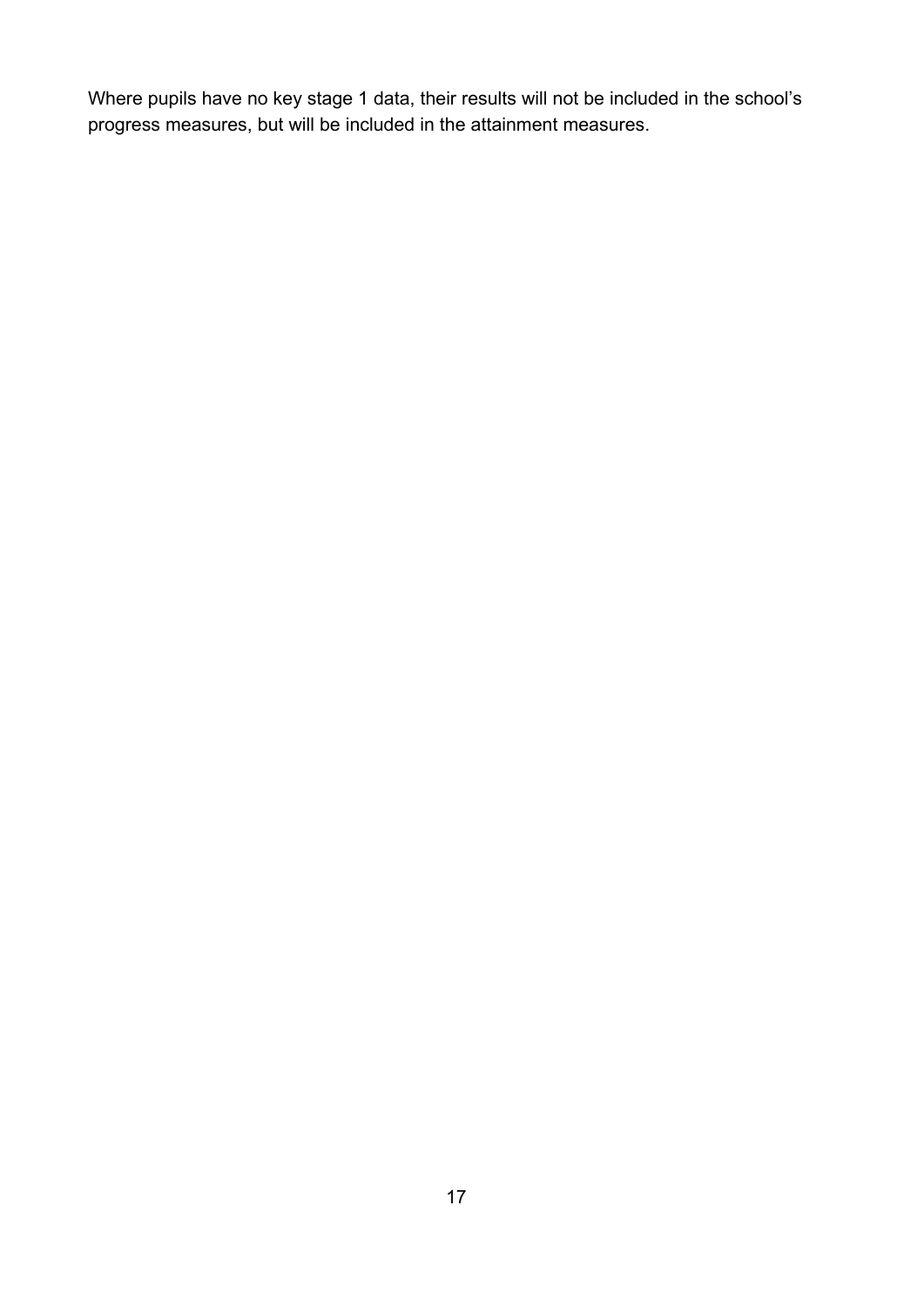# <span id="page-17-0"></span>**Annex A: Confidence intervals**

Progress results are calculated for a school based on a specific cohort of pupils. A school may have been just as effective, but have performed differently with a different set of pupils. Similarly some pupils may be more likely to achieve high or low results independently of which school they attend. To account for this natural uncertainty 95% confidence intervals around progress scores are provided as a proxy for the range of scores within which each school's underlying performance can be confidently said to lie.

The confidence interval, denoted [*LowCIs,UppCIs*], is given by the formula:

$$
[LowCIs, UppCIs]=[Ps - CIs, Ps + CIs],
$$

where:

| LowCI              | is the lower confidence limit for the school's progress |
|--------------------|---------------------------------------------------------|
|                    | score                                                   |
| UppCI <sub>s</sub> | is the upper confidence limit for the school's progress |
|                    | score                                                   |
| $P_{s}$            | is the school's progress score                          |
| СI                 | is the size of the confidence interval for the school's |
|                    | progress score                                          |

$$
CI_s = 1.96 \times \frac{\sigma_{N}}{\sqrt{n_s}}
$$

where:

| 1.96         | is the critical value for a 95% confidence interval                                     |
|--------------|-----------------------------------------------------------------------------------------|
| $\sigma_{N}$ | is the standard deviation of the progress scores for all<br>eligible pupils nationally; |
| n            | is the number of eligible pupils that belong to the<br>school                           |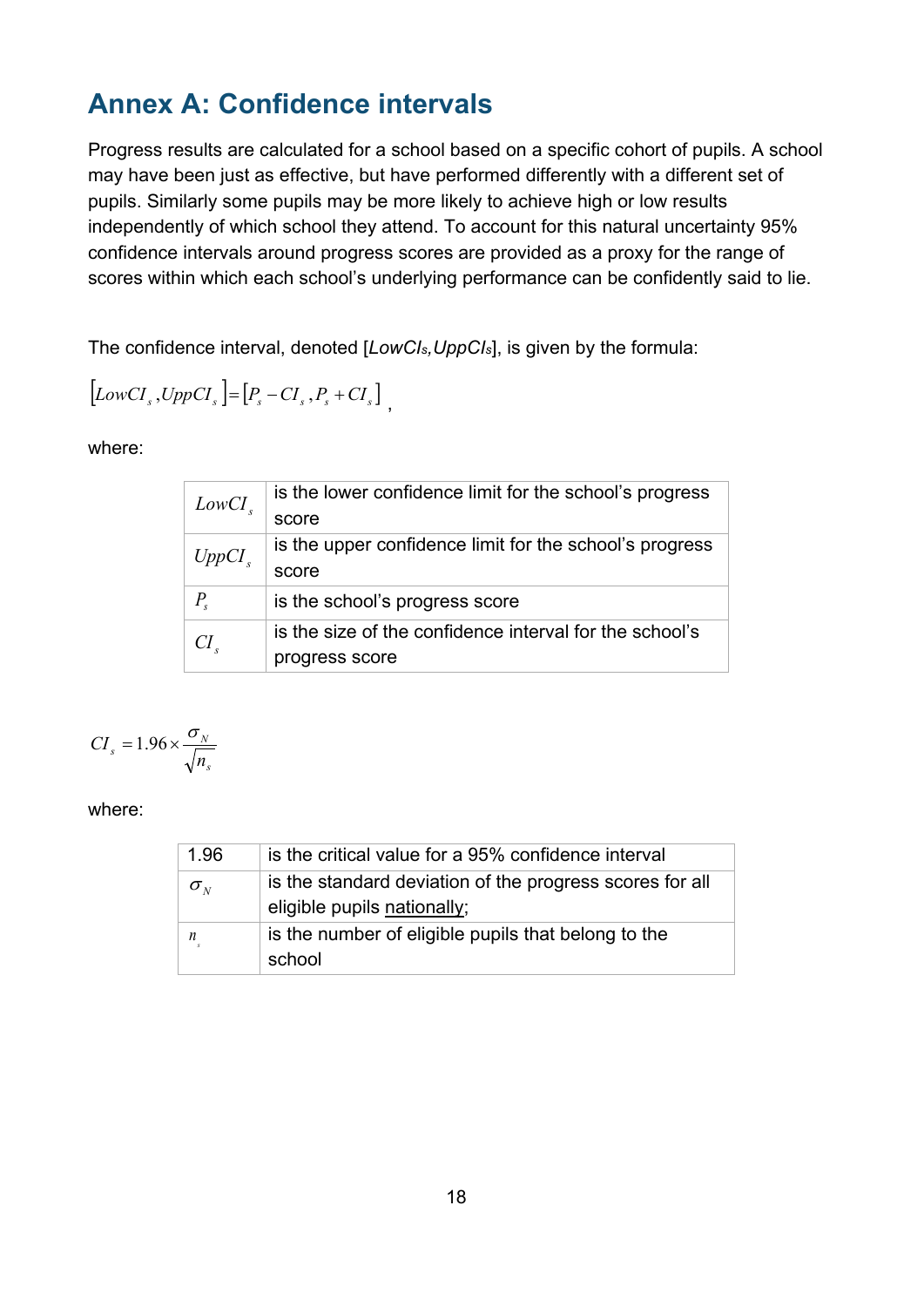The national average progress score of all state-funded mainstream school scores will be  $0:$ 

- When a school has their lower confidence interval limit higher than zero (*LowCIs* > 0), the school's progress score is above average and the result is statistically significant.
- When a school has their upper confidence interval limit lower than zero

(*UppCIs*< 0), the school's progress score is below average and the result is statistically significant.

• In the other cases when the confidence interval straddles zero

(*LowCIs*< 0 <*UppCIs*), we cannot say with confidence whether the school's progress score is above or below average, and say the result is not statistically significantly different from average.